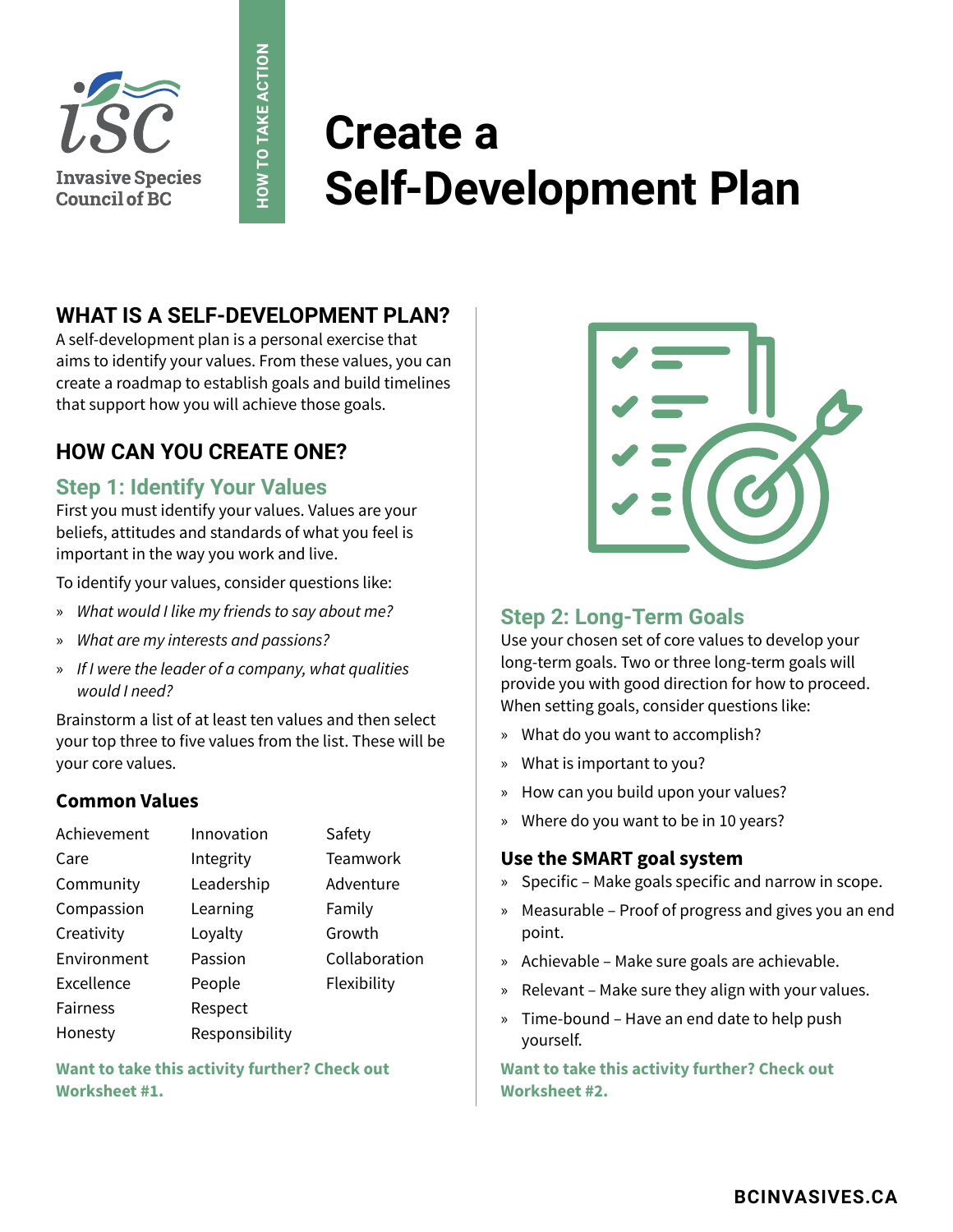## **Step 3: Short-Term Goals**

Now that you have decided on long-term goals, break them down into smaller short-term goals to help you accomplish them. For each of your long-term goals, aim to have three or four short-term goals.

You can also include short-term goals set up for milestones separate from your long-term goals.

Again, use the SMART goal system when creating your short-term goals!

Identify what steps will be required to accomplish your long-term goal by asking yourself these questions:

- » Do you require additional education?
- » Do you need to gain any specific experience?
- » Do you need to master any particular skills?
- » Are there any obstacles you need to overcome?

 $\boxed{\fbox{}}$   $\fbox{}}$   $\fbox{}}$   $\fbox{}}$   $\fbox{}}$   $\fbox{}}$   $\fbox{}}$   $\fbox{}}$   $\fbox{}}$   $\fbox{}}$   $\fbox{}}$   $\fbox{}}$   $\fbox{}}$ rolling and build self-confidence.

#### **Common Things That Get in Your Way and Tips to Overcome Them**

**Comparing yourself to others:** Look for stories that inspire you instead of bringing you down.

**Being a perfectionist:** Sometimes good enough, is good enough. Being "perfect" is subjective – don't get too hung up on it!

**Worrying about what others think:** Everyone is on their own journey. Don't let someone else's opinion of you decide your worth. Decide what matters to you and act accordingly!

**Fearing Failure:** Mistakes aren't a sign of failure; they are a sign of learning. Treat mistakes as lessons along the way.

**Being impatient:** Life (and goal setting) is a journey. It takes time to get where you want to be – enjoy the ride!



#### **Step 4: Achieve Your Goals**

Set yourself up to achieve your goals! Here are a few ways to help you do this:

- » Tell someone: Hold yourself accountable by telling someone your goals and ask them to hold you accountable by checking in with you.
- » Track it: Keep tally in a journal or document that shows what you have completed to accomplish your goals.
- » Visualize it: Visualize yourself completing your goals. This helps you feel empowered and focus your willpower.
- » Celebrate: Reward yourself for every goal that you accomplish, even if it is the smallest short-term goal!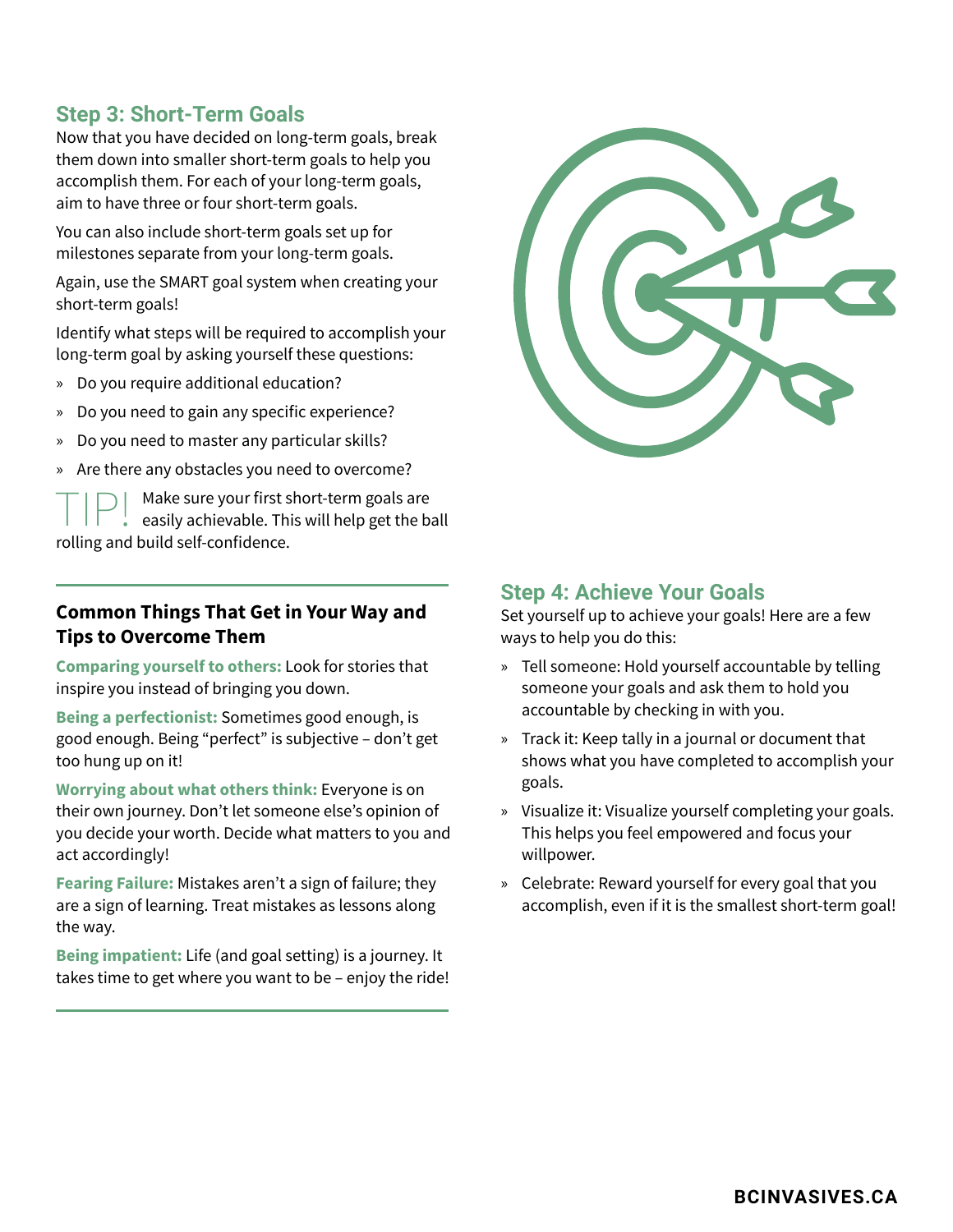

**Create a Self-Development Plan Worksheet 1: Values Assessment**

For this activity, we want you to reflect on the values you have chosen in Step 1 and dive in deeper to see how these values relate to your life.

**HOW TO TAKE ACTION**

**HOW TO TAKE ACTION** 

- 1. With your list of 10 values, rank them from 1 (most important) to 10 (least important).
- 2. Next, we are going to evaluate how well you are meeting each value in your daily life (work and school included) by filling out the chart that is provided.

While completing this exercise, ask yourself the following questions:

- » How do my relationships reflect this value?
- » How does the way I spend my free time reflect this value?
- » How does my current job or volunteer opportunity reflect this value (past and present)?

REMEMBER: Some of your jobs or volunteering opportunities (past or present) will reflect this value and some will not – it is all part of the process and great information for you to be aware of!

| <b>My Values</b> | Rank from<br>1 to 10<br>(1 being most<br>important) | How well am I meeting this value<br>in my professional life?<br>(Work, school, volunteering) | How well am I meeting this value<br>in my personal life?<br>(Friends, family, partners) |
|------------------|-----------------------------------------------------|----------------------------------------------------------------------------------------------|-----------------------------------------------------------------------------------------|
|                  |                                                     |                                                                                              |                                                                                         |
|                  |                                                     |                                                                                              |                                                                                         |
|                  |                                                     |                                                                                              |                                                                                         |
|                  |                                                     |                                                                                              |                                                                                         |
|                  |                                                     |                                                                                              |                                                                                         |
|                  |                                                     |                                                                                              |                                                                                         |
|                  |                                                     |                                                                                              |                                                                                         |
|                  |                                                     |                                                                                              |                                                                                         |
|                  |                                                     |                                                                                              |                                                                                         |
|                  |                                                     |                                                                                              |                                                                                         |

Great work! Identifying values is never easy. Take a moment to reflect, was there anything in this process so far that was particularly challenging for you? Was there anything that came easily?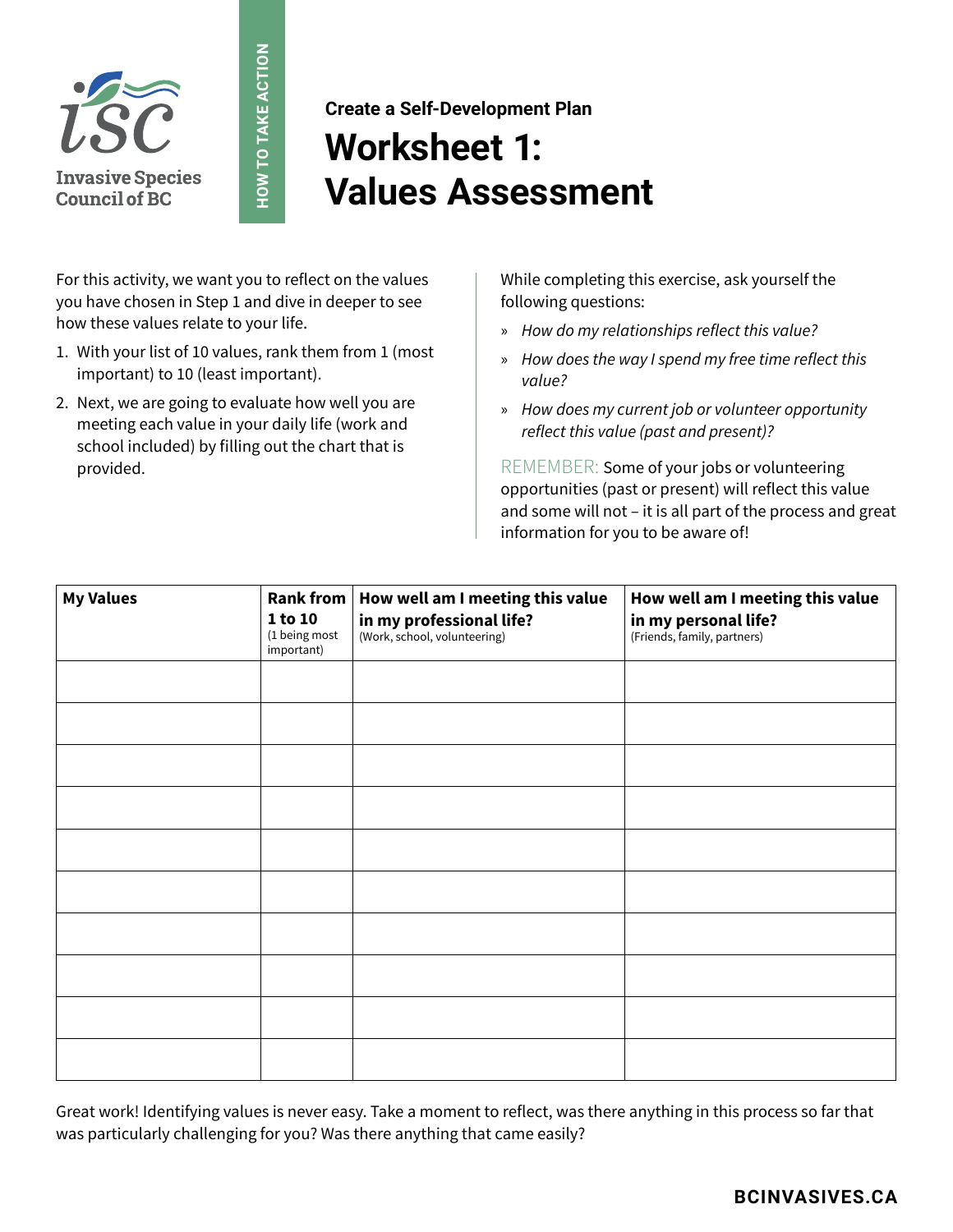Now that we have done a deep dive to identify the values that are most important to you and how you are reflecting them in your personal and professional life, let's brainstorm on what you can do to better reflect these values.

3. Brainstorm ways that you can better reflect your values at work.

I can better reflect my values at work, school, or while volunteering by…

4. Brainstorm ways that you can better reflect your values in your personal life. I can better reflect my values in my personal life by…